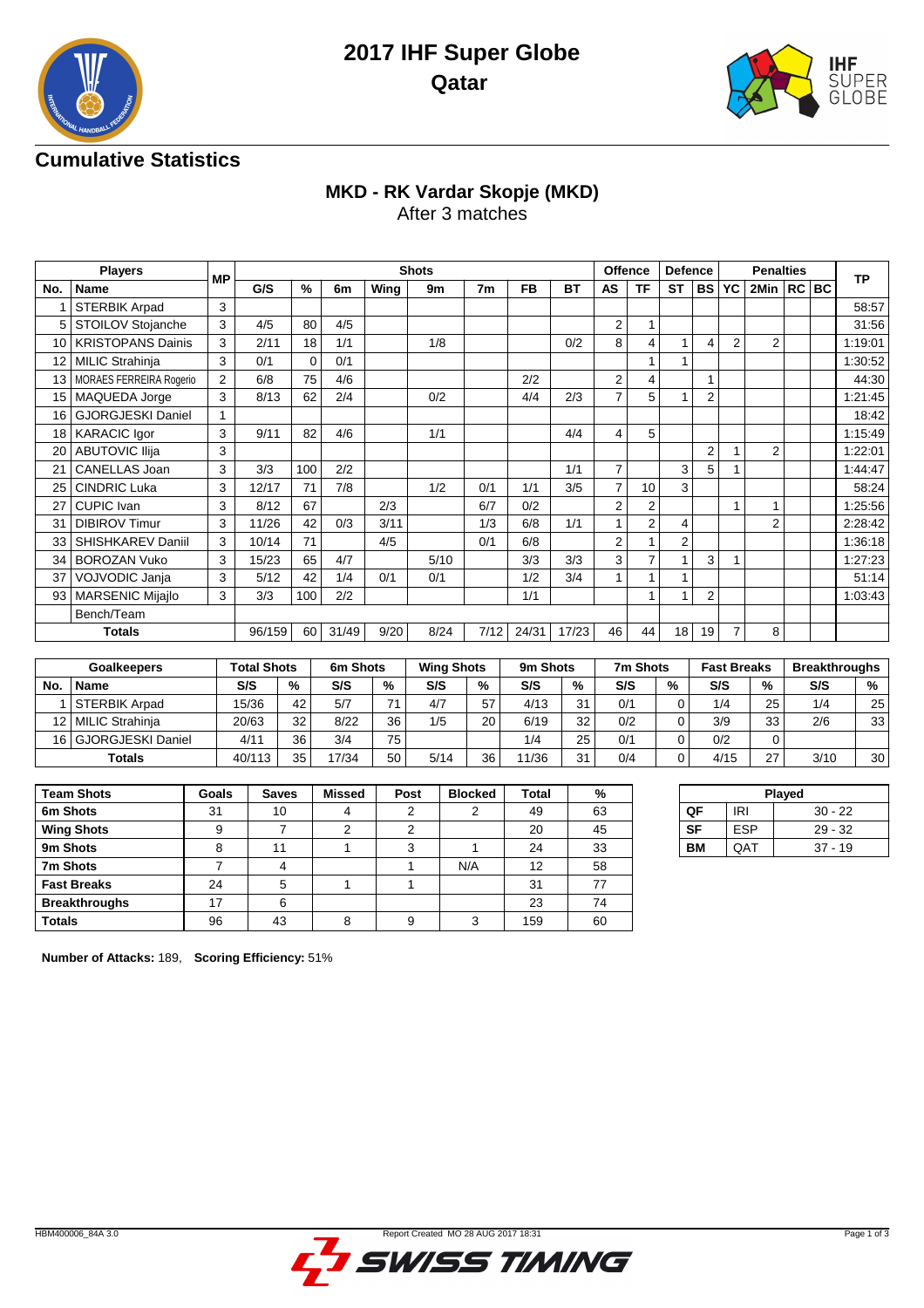

### **Cumulative Statistics**

# **MKD - RK Vardar Skopje (MKD)**

After 3 matches

#### **Shots Distribution**

**Players**

Goals / Shots

| 1 STERBIK A | 5 STOILOV S | 10 KRISTOPANS D           | 12 MILIC S | 13 MORAES FERREIRA R | 15 MAQUEDA J                       | 16 GJORGJESKI D      |
|-------------|-------------|---------------------------|------------|----------------------|------------------------------------|----------------------|
|             |             | 1/6<br>1/2                |            | 2/2<br>1/1<br>1/1    | 1/2                                |                      |
|             | 0/1<br>. .  | $\blacksquare$ 0/1        |            | ∎ ∎ 1/1              | 1/2<br>$\overline{11}$<br>. .<br>. | $1/2$ .              |
|             | 1/1         | 2/2<br>$\blacksquare$ 0/1 | 0/1        | 1/1                  | 2/3                                | $2/2$ $\blacksquare$ |
|             |             |                           | 1-Missed   | 1-Missed 1-Post      |                                    |                      |

| 18 KARACIC I       | <b>20 ABUTOVIC I</b> | 21 CANELLAS J |                          | 25 CINDRIC L | 27 CUPIC I                  |     |                 | 31 DIBIROV T | 33 SHISHKAREV D            |        |                                |
|--------------------|----------------------|---------------|--------------------------|--------------|-----------------------------|-----|-----------------|--------------|----------------------------|--------|--------------------------------|
| $\frac{1}{2}$ 2/2  |                      | 1/1           |                          | 0/1          | 1/1                         | 2/3 | 0/1<br>2/2      | 2/6          |                            | 2/2    | 2/2                            |
| $\blacksquare$ 1/1 |                      |               | $\blacksquare$ 1/2       |              | $3/4$ $\blacksquare$        |     | 0/2<br>1/2      | 2/4          | $\blacksquare$ 1/1         |        | $1/3$ $\overline{\phantom{0}}$ |
| 6/7                |                      |               | $2/2$ $\blacksquare$ 5/5 |              | $3/3$ $\blacksquare$<br>1/1 | 1/1 | 4/5<br>1/1      | 0/1          | $2/2$ $\blacksquare$ $2/3$ |        | 2/2                            |
| 1-Missed           |                      |               |                          | 2-Post       | 1-Missed                    |     | 2-Missed 2-Post | 1-Blocked    |                            | 1-Post |                                |

| 34 BOROZAN V |     | 37 VOJVODIC J |     | 93 MARSENIC M |  |
|--------------|-----|---------------|-----|---------------|--|
|              |     | 1/3           |     |               |  |
| 1/2          | 4/5 |               | 1/3 |               |  |
| 4/4          | 3/3 | 1/1           | 2/2 | 1/1           |  |

1-Missed 2-Post 2-Blocked 1-Missed 1-Post

**Team**



Saves / Shots

| 4/13 | 8/14 | 5/11 |
|------|------|------|
| 6/14 | 1/1  | 5/11 |
| 7/22 | 3/9  | 1/19 |

| 1 STERBIK A |     |     |  |  |  |  |  |  |  |  |  |
|-------------|-----|-----|--|--|--|--|--|--|--|--|--|
| 1/5         | 3/6 | 4/6 |  |  |  |  |  |  |  |  |  |
| 2/2         |     | 2/3 |  |  |  |  |  |  |  |  |  |
| 3/7         |     | በ/7 |  |  |  |  |  |  |  |  |  |

| 12 MILIC S |     |      |  |  |  |  |  |  |  |  |  |  |
|------------|-----|------|--|--|--|--|--|--|--|--|--|--|
| 1/5        | 5/8 | 0/1  |  |  |  |  |  |  |  |  |  |  |
| 4/10       | 1/1 | 2/7  |  |  |  |  |  |  |  |  |  |  |
| 4/14       | 2/8 | 1/10 |  |  |  |  |  |  |  |  |  |  |

| 16 GJORGJESKI D |     |     |  |  |  |  |  |  |  |  |
|-----------------|-----|-----|--|--|--|--|--|--|--|--|
| 2/3             |     | 1/3 |  |  |  |  |  |  |  |  |
| 0/1             |     |     |  |  |  |  |  |  |  |  |
| በ/1             | 1/1 | በ/2 |  |  |  |  |  |  |  |  |